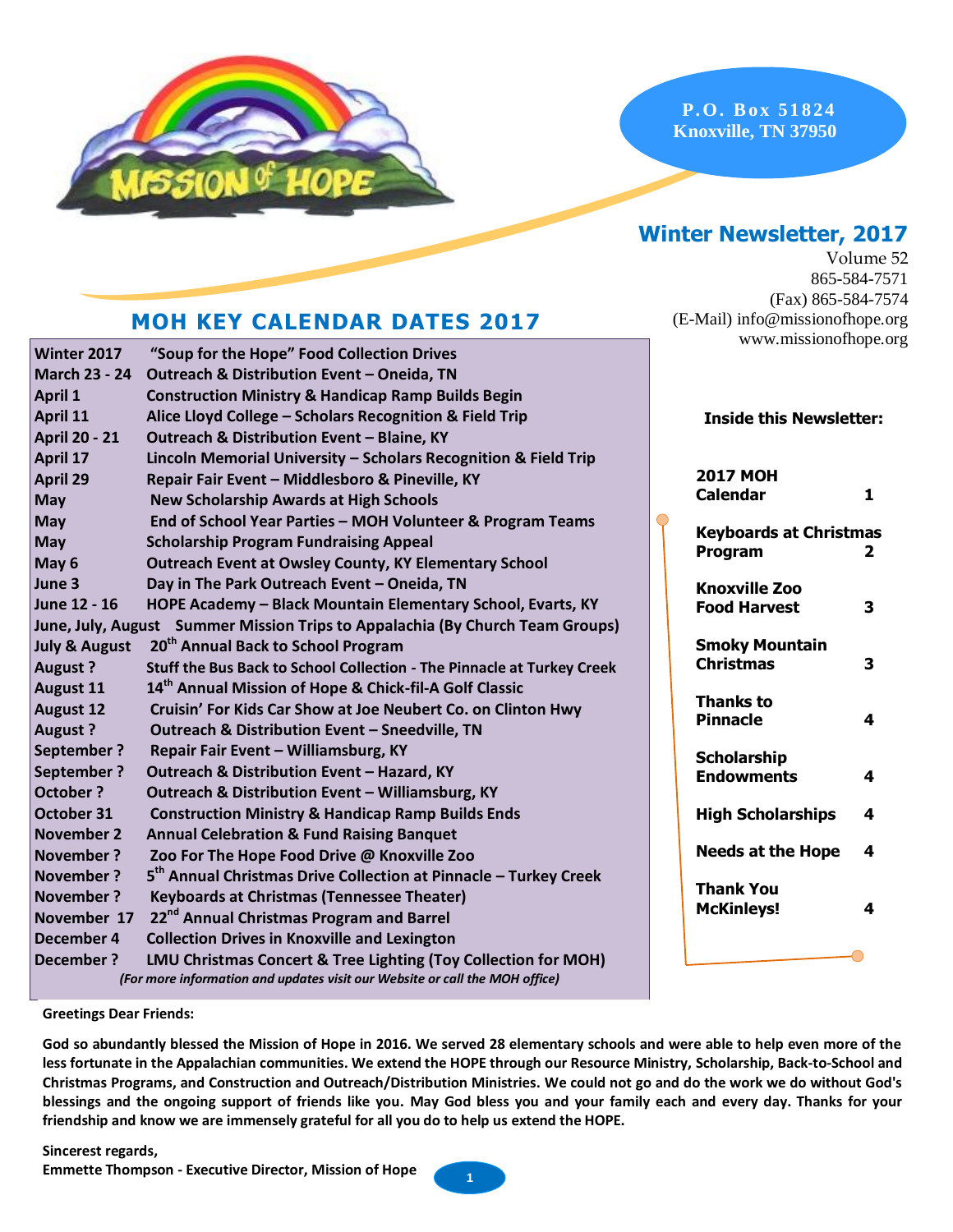# **KEYBOARDS AT CHRISTMAS PROGRAM**



Our sincere thanks and appreciation to the sponsors of the **Keyboard at Christmas** event for Mission of Hope:

| <b>Grand Benefactors:</b> | Lane Music                   |  |  |
|---------------------------|------------------------------|--|--|
|                           | Greg Coleman Law             |  |  |
|                           | Appalachia Business          |  |  |
|                           | Communications               |  |  |
|                           | In Memory of Polly Enix      |  |  |
|                           | Tibbetts and her             |  |  |
|                           | Appalachian Heritage         |  |  |
| <b>Benefactors:</b>       | Duncan Automotive            |  |  |
|                           | Home Choice                  |  |  |
|                           | <b>Windows and Doors</b>     |  |  |
|                           | Jack and Sue Bryan           |  |  |
| Visionary:                | <b>Fisher Tire Company</b>   |  |  |
| Guardian Angel:           | <b>Coleman Printing</b>      |  |  |
| Friends:                  | Doug Nichols State Farm      |  |  |
|                           | Insurance                    |  |  |
|                           | <b>Greg Scealf Insurance</b> |  |  |

What a fantastic job Donna McNeilly did in planning and organizing the **Keyboards at Christmas** event. The afternoon performance was sold out, and the evening performance was twothirds full. This program was a huge success and received many accolades from those who attended. Russell Biven from WBIR-TV10 and Emmette Thompson representing Mission of Hope did an excellent job as Master of Ceremonies for the performances. It was heartwarming to have our Veterans, Police and Firefighters honored during the program. SFS Charles Lawson, 7th Armored Div., and a World War II Veteran who served with General Patton was recognized. Our sincere thanks to Col. (Ret) James Montgomery, U.S. Army, for his help with this event.

Sincere thanks to: musicians, vocalists, Inside Out, Children's Choir directed by Rhonda Mayfield, Children's Drama directed by Elizabeth Eaker, Knox County Sheriff's office, Knoxville Police Department, Knoxville Fire Department, Mayo Garden Center, First Baptist Church Concord, Scott and Pook Lane, Lane Music, Stage Manager Robby Martin, and Videographer Clyde Plemmons for their help. How grateful Mission of Hope is to be named the recipient of the proceeds from this event.

performances. A two and one-half hour DVD of this program is available at the Mission of Hope office for \$10. If you want A special thank you is extended to the sponsors of this event and to all MOH friends who attended each of the two to purchase and have a DVD mailed to you the cost will be \$13. Please come by or call the MOH office to request a DVD. Payment may be made by cash, check or credit card. Checks should be made payable to Mission of Hope.

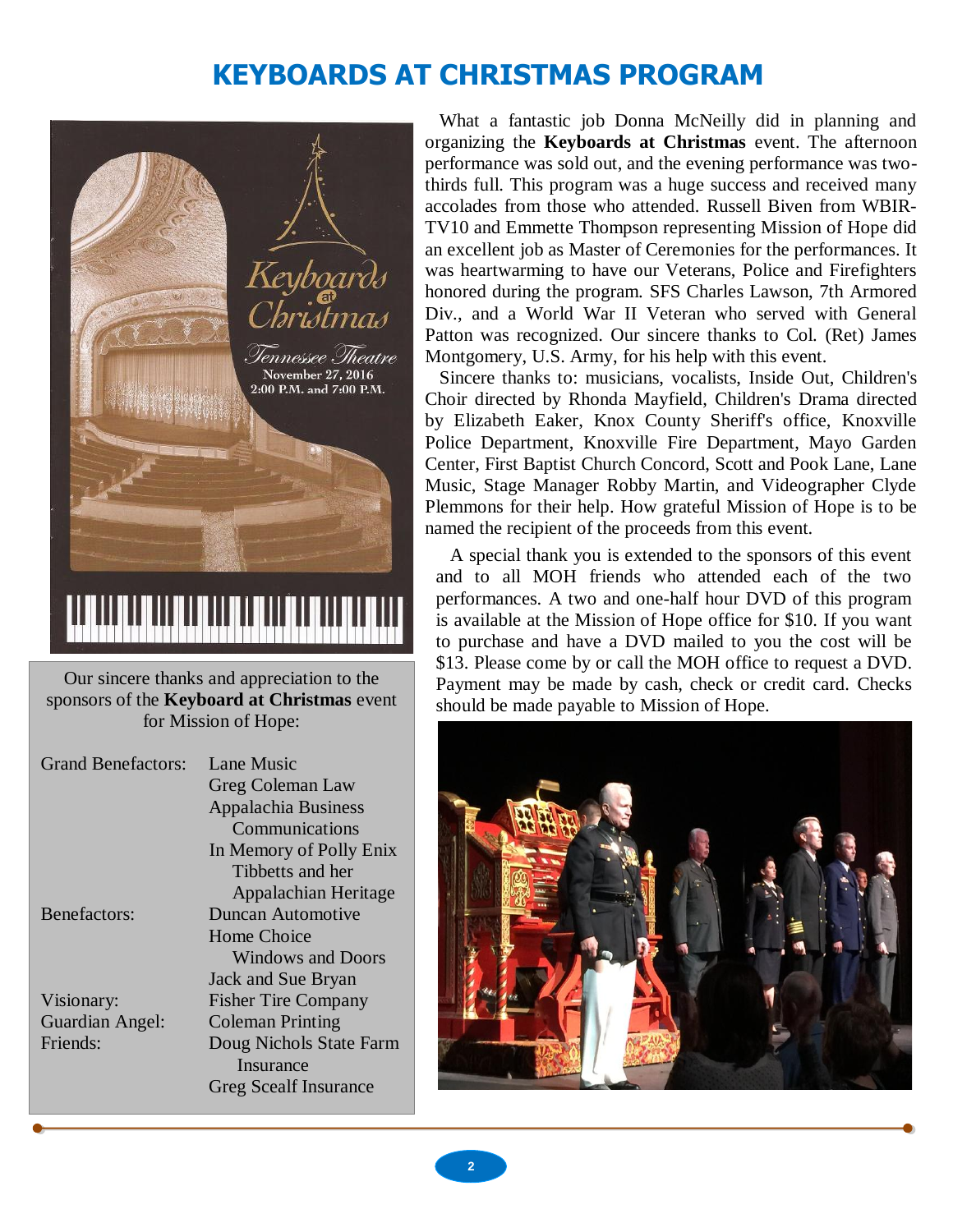## **KNOXVILLE ZOO FOOD HARVEST**

Wow! What an amazing, incredible, unbelievable, and blessed event for the Hope! These are the best words that can adequately describe the Food Collection Harvest reaped by the Mission of Hope at the Knoxville Zoo during our Christmas campaign. These donations help us tremendously as we prepare to pack thousands of food boxes for those who so desperately need our help. During this four day collection drive for non-perishable food items, donations by friends that visited the zoo filled 95 of our fifty-five gallon blue barrels. We also received approximately \$500 in financial donations which were used to purchase more of the needed food Items.

A big "Thank You" goes to the Knoxville Zoo and its Staff and Volunteers for deeming MOH worthy of its support. Also, our thanks to all of those who came and brought donations for all those we serve in rural Appalachia. We say Thank You to all of our dedicated MOH Volunteers for their hard work in loading and helping to get these donations to the MOH warehouse. Above all, we give thanks to God for touching the Hearts of those who then responded with their Giving Spirits.

### **SMOKY MOUNTAIN CHRISTMAS**

Smoky Mountain Elementary is just one of the 28 schools in KY and TN where MOH provides Christmas, but this year visiting this school was especially significant. The wildfires that claimed lives and so much property had raged just weeks before. In the wind storm that preceded, Smoky Mountain Elementary sustained significant damage. Due to ongoing repairs there was a much shorter program but that didn't dampen the spirits of the volunteers from Faith Fellowship Cumberland Presbyterian Church. Led by Jim and Regina Stinnett, this amazing group made this delivery as special as every year! Regina recalls, "Our Christmas Delivery to Smoky Mountain Elementary this year came just after the fires in Gatlinburg and the tremendous winds that spread it. Unfortunately, the winds damaged the roof of the school and the much needed rain flooded several parts of the school, including the kitchen, cafeteria, media room, library, and a portion of the gym. Although none of the children's homes were damaged by fire, some of their parents lost their jobs. This was such a sad, unsettling time for these children. But Mission of Hope came through for them by bringing Christmas presents for every child.

As the "deliverers" of these toys, food, clothing, etc., our church was privileged to be a small ray of hope for them at this uncertain time. We received the blessings from this trip! They were using one section of the gym as their cafeteria, and we were able to use it between breakfast and lunch to set up and distribute the toys. Although this was one of our most difficult deliveries as far as logistics, it was the most meaningful to our church family." Santa Claus made his jolly appearance. WBIR-TV anchor Russell Biven and his photographer were there to document all the excitement. As each age group was led into the gym, volunteers helped each student pick out 2 gifts, hygiene items and a Bible.

Laura Peck, a MOH staff member and Toy Coordinator, was on her first-ever delivery. "Seeing the children pick out the toys that my Toy volunteers packed was just overwhelming and fabulous all at the same time. The joy on their little faces will stay with me forever. I can't wait to go back next year!"